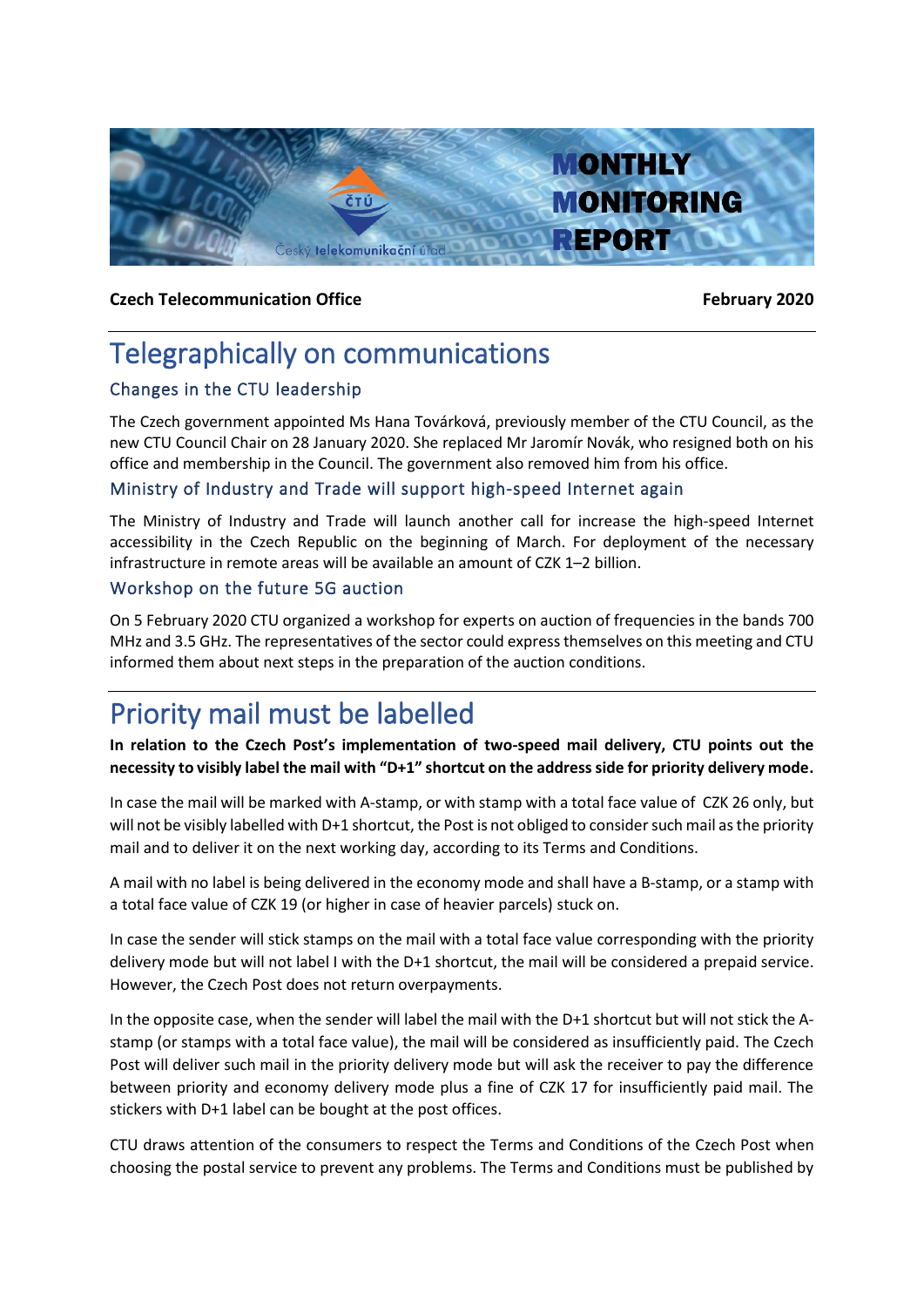the Post on its website and made available on all post offices. Information about the two-speed delivery can be found on the Post's [website](https://www.ceskaposta.cz/en/dverychlosti) as well.

The letter-marks are still valid no matter for which price they were previously purchased.

## Legislative Changes

**On 17 January the Act No. 12/2020 Coll., on the right on digital services and on amendment of certain related acts was published in the Collection of Law, Vol. 5.**

The main aim of the Act is to essentially strengthen the rights of natural and legal persons as services consumers, i.e. "the clients of public administration," to provision of the public administration's services, i.e. as a digital service, in an electronic form. The establishment of the right to provision of the digital service is of no exclusion or limit on the use of current ways of providing the service by public administrations based on consumer's choice. But the use of electronic means of communication is a modern and effective way how to secure provision of the services that can be currently executed by the service consumer or their representative in person, by letter or through public administration's contact points.

This Act entered into force on 1 February, but the Section 27 of the Act contains a number of exceptions, and in order to secure trouble-free implementation and adaptation of the current solution to new system, particular parts will enter into force several months (six or seven months) or years (25 months) later.

# Checked by CTU in January...

… adherence to terms and conditions of General Authorization No. VO-R/12/09.2010-12 for the use of radio frequencies and for the operation of equipment for broadband data transmission in the 2.4 GHz to 66 GHz bands.

Out of 16 inspections performed, CTU discovered 10 defects. This mainly involved the use of indoor frequencies outside the building. CTU requested remedy of the deficiencies and subsequently initiated administrative proceedings.

… use of radio frequencies without authorisation.

CTU carried out nine inspections focused on the use of frequencies without authorisation. In six cases, CTU discovered operation on frequencies without or after expiration of the individual authorisation. Administrative proceedings have been initiated.

… sources of interference with the operation of electronic communications equipment and networks, the provision of electronic communications services or the operation of radiocommunications services.

In January, CTU completed 121 investigations, namely 77 cases of interference with television reception (48 cases involved interference with DVB-T2 reception), 21 cases of interference with GSM, UMTS and LTE public mobile communications networks, four cases of interference with a meteorological radar, five cases of interference with broadcasting and satellite signal reception, three cases of interference with mobile and fixed service equipment, five cases of interference with amateur service equipment and citizens radiostations, three cases of interference with short-range devices, two cases of interference with IPTV service, and one case of interference with a Wi-Fi station. In eight cases of interference with public mobile communications networks, the source of interference was an active element of television reception. In one case, the LTE base station was identified as a source of interference with DVB-T and DVB-T2 reception. In 36 cases, the investigation of 48 complaints about poor DVB-T2 reception identified a defect in the viewers' equipment, in four cases the interference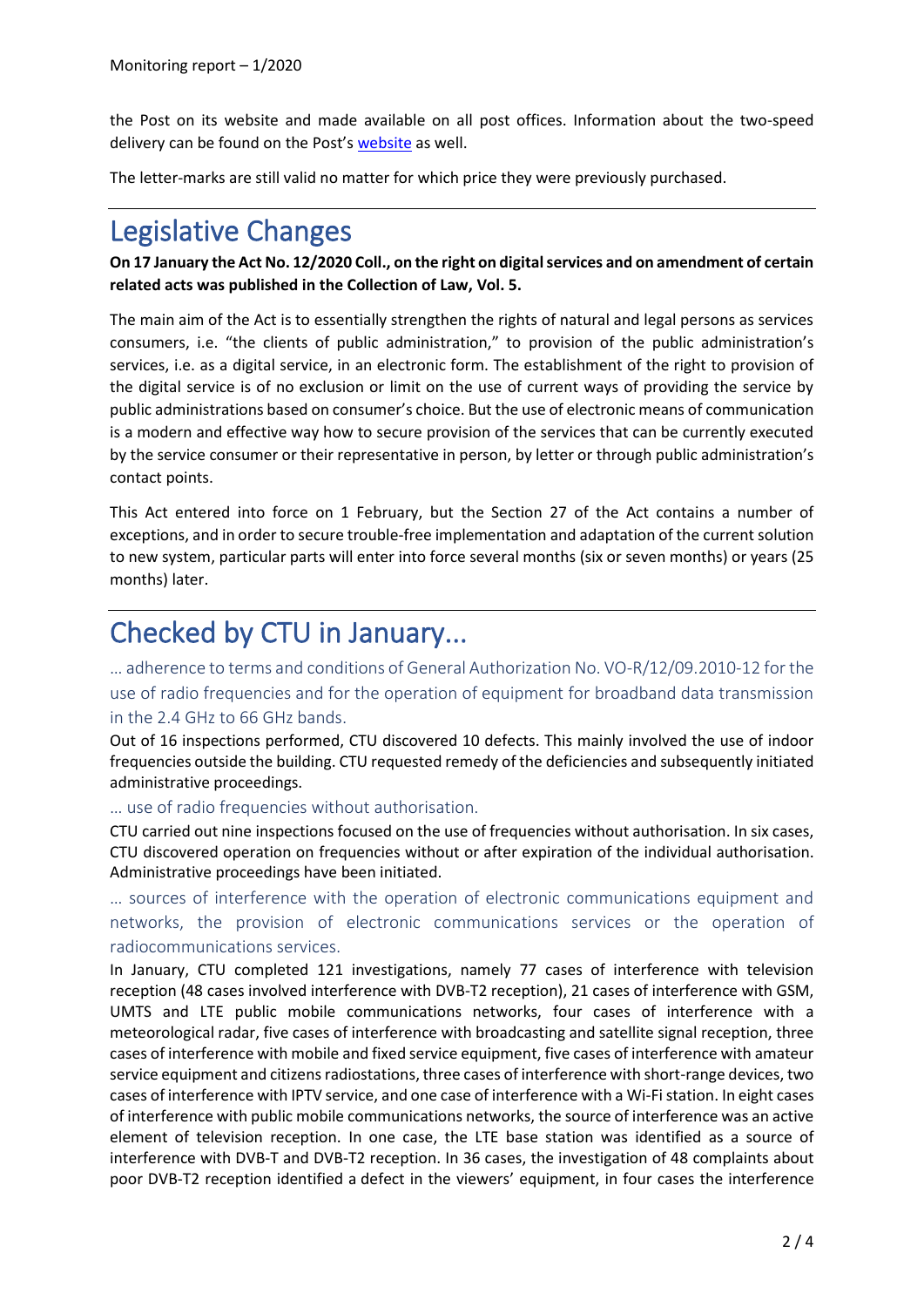ceased, or was sporadic and in three cases the source of interference was caused by TV transmitter operating abroad.

… pilot operation of LTE base stations in the 800 MHz band.

As of 31 January 2020, 166 base stations were in pilot operation, and 16,776 stations were in permanent operation. In January, CTU received 124 reports of interference and completed investigation of 77 cases of interference with television reception, the BTS LTE in the 800 MHz band was a source of interference with digital terrestrial television reception (DVB-T and DVB-T2) in one case. In 56 cases, CTU discovered defects of the viewers' reception equipment, in nine cases the interference ceased or was sporadic. In three cases the problem was caused by shading or rebounce, in three cases the interference was from abroad. Five reports of interference were cancelled by the reporters during the investigation process.

#### … cooperation between CTU and the Czech Trade Inspection Authority.

The control at retailers of telecommunication end devices and radio equipment carried together by CTU and the Czech Trade Inspection Authority in Šluknov discovered sale of wireless bells operating in the 253–313 MHz band which is secured for the Ministry of Defence only. The defect is addressed by the Czech Trade Inspection Authority within its competence.

## Radio spectrum management

## Digital TV broadcasting

#### **Following broadcasting was launched on 7 January:**

- CNN Prima News channel trailers in regional network 8 (DVB-T; SID 0x031A; area-wide) and in the transitional network 12 (DVB-T2; SID 0x031B; area-wide),
- Prima +1 channel in regional network 12 (DVB-T; SID 0x0318) and in the transitional network 12 (DVB-T2; SID 0x0319; area-wide).

The launch of these channels followed the termination of Barrandov News channel (DVB-T2 in transitional network 12) and Prima Cool channel (DVB-T in regional network 12).

#### **Following DVB-T transmitters' operation was terminated in January:**

- Multiplex 1: Trutnov Černá hora (kanál 40); Votice-Mezivrata (53); Broumov (40); Ledeč nad Sázavou (49); Tábor-Čelkovice (53); Husinec (53); Sázava (53); Hronov (36),
- Multiplex 2: Praha-město (41); Praha-Cukrák (41); Chocerady (41); Jince (30); Příbram Březové hory (41); Beroun (41); Votice-Mezivrata (41); Ledeč nad Sázavou (38); Husinec (41); Tábor-Čelkovice (41),
- Multiplex 3: Praha-město (59); Praha-Cukrák (59),
- Multiplex 12: Votice-Mezivrata (28); Ledeč nad Sázavou (27); Husinec (28); Tábor-Čelkovice (28).

#### **Following DVB-T2 transmitters' operation was launched in January:**

- Multiplex 22: Praha-město (40); Praha-Cukrák (40); Chocerady (27); Jince (28); Příbram Březové hory (36); Beroun (40); Votice-Mezivrata (40); Ledeč nad Sázavou (27); Husinec (40); Tábor-Čelkovice (40),
- Multiplex 23: Praha-město (23); Praha-Cukrák (23); Chocerady (38); Jince (35); Příbram Březové hory (35); Beroun (23).